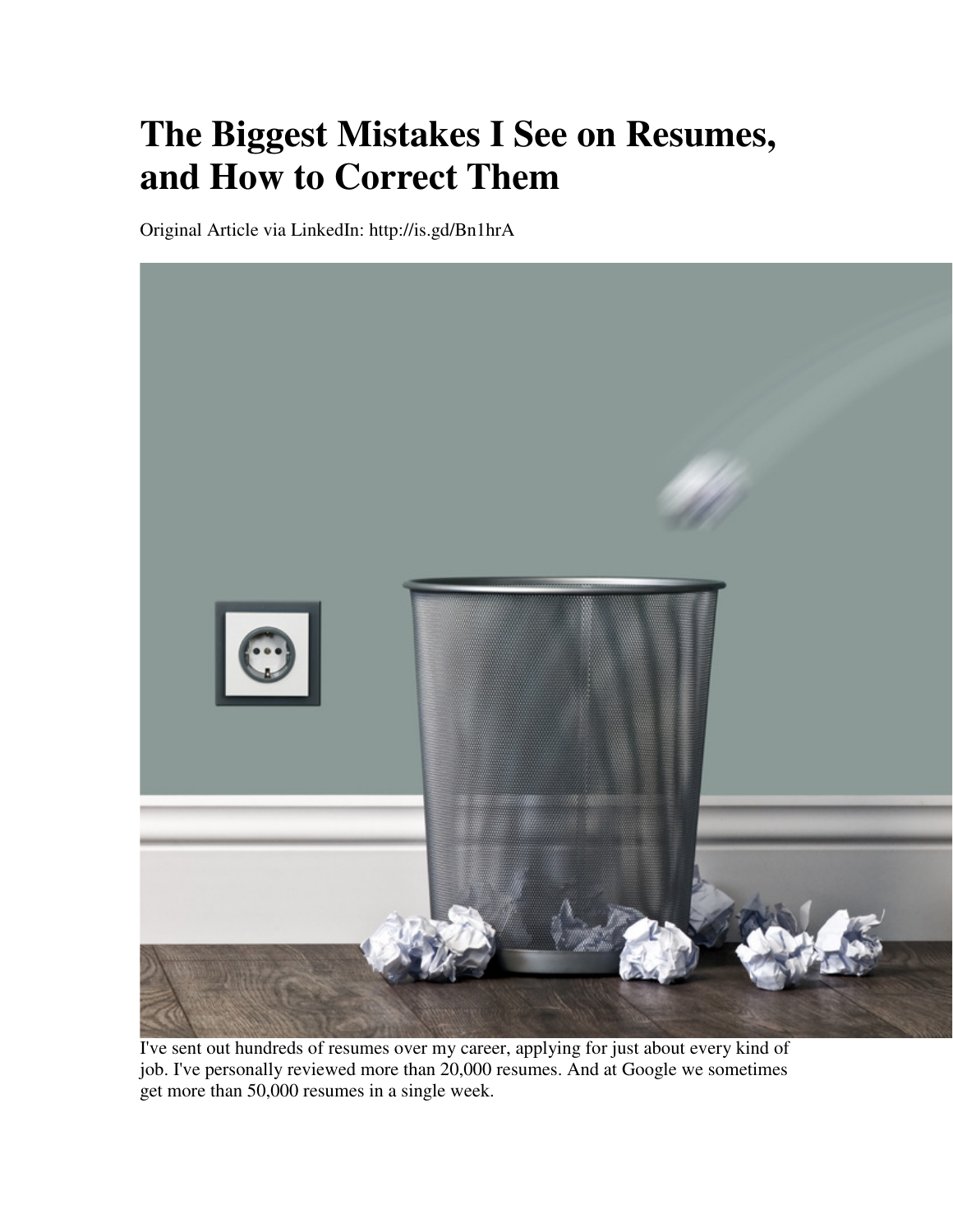I have seen A LOT of resumes.

Some are brilliant, most are just ok, many are disasters. The toughest part is that for 15 years, I've continued to see the same mistakes made again and again by candidates, any one of which can eliminate them from consideration for a job. What's most depressing is that I can tell from the resumes that many of these are good, even great, people. But in a fiercely competitive labor market, hiring managers don't need to compromise on quality. All it takes is one small mistake and a manager will reject an otherwise interesting candidate.

I know this is well-worn ground on LinkedIn, but I'm starting here because -- I promise you -- more than half of you have at least one of these mistakes on your resume. And I'd much rather see folks win jobs than get passed over.

In the interest of helping more candidates make it past that first resume screen, here are the five biggest mistakes I see on resumes.

**Mistake 1: Typos.** This one seems obvious, but it happens again and again. A 2013 CareerBuilder survey found that 58% of resumes have typos.

In fact, people who tweak their resumes the most carefully can be especially vulnerable to this kind of error, because they often result from going back again and again to fine tune your resume just one last time. And in doing so, a subject and verb suddenly don't match up, or a period is left in the wrong place, or a set of dates gets knocked out of alignment. I see this in MBA resumes all the time. Typos are deadly because employers interpret them as a lack of detail-orientation, as a failure to care about quality. The fix?

Read your resume from bottom to top: reversing the normal order helps you focus on each line in isolation. Or have someone else proofread closely for you.

**Mistake 2: Length.** A good rule of thumb is one page of resume for every ten years of work experience. Hard to fit it all in, right? But a three or four or ten page resume simply won't get read closely. As Blaise Pascal wrote, "I would have written you a shorter letter, but I did not have the time." A crisp, focused resume demonstrates an ability to synthesize, prioritize, and convey the most important information about you. Think about it this way: the \*sole\* purpose of a resume is to get you an interview. That's it. It's not to convince a hiring manager to say "yes" to you (that's what the interview is for) or to tell your life's story (that's what a patient spouse is for). Your resume is a tool that gets you to that first interview. Once you're in the room, the resume doesn't matter much. So cut back your resume. It's too long.

**Mistake 3: Formatting.** Unless you're applying for a job such as a designer or artist, your focus should be on making your resume clean and legible. At least ten point font. At least half-inch margins. White paper, black ink. Consistent spacing between lines, columns aligned, your name and contact information on every page. If you can, look at it in both Google Docs and Word, and then attach it to an email and open it as a preview.